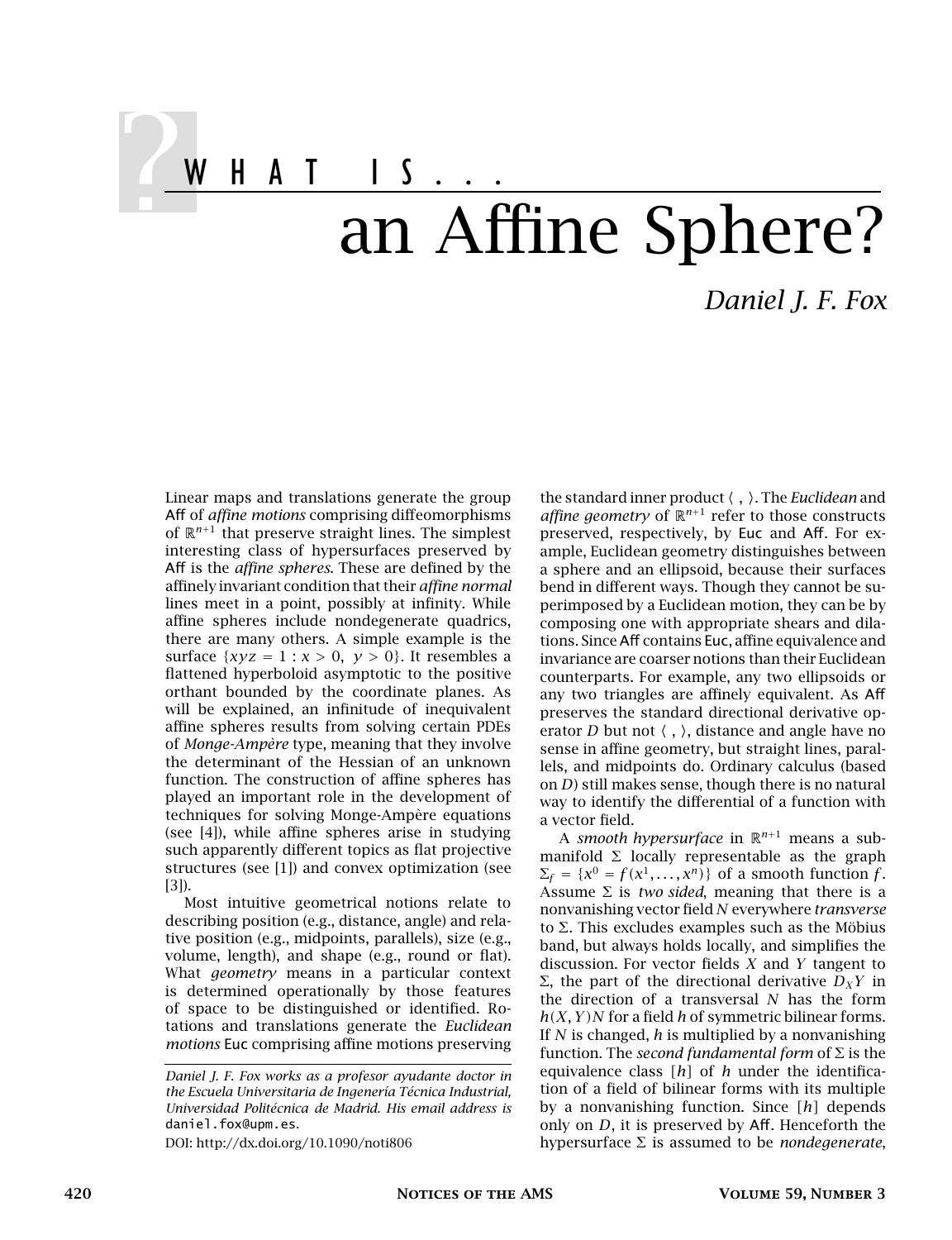meaning *h* is nondegenerate. If *h* is definite, then <sup>Σ</sup> is *locally uniformly convex*, in which case it is moreover locally strictly convex. For a graph <sup>Σ</sup>*<sup>f</sup>* moreover locally strictly convex. For a graph  $\Sigma_f$ , the Hessian  $f_{ij} = \frac{\partial^2 f}{\partial x^i \partial x^j}$  is the representative of  $[h]$ corresponding to the transversal  $\frac{\partial}{\partial x^{0}}$ . Hence  $\Sigma_{f}$  is nondegenerate (resp. locally uniformly convex) if and only if *fij* is nondegenerate (resp. definite). For example, the saddle  $z = xy$  is nondegenerate but not convex, while  $z = x^4 + y^4$  is strictly convex but not uniformly so, for it is degenerate where  $xy = 0$ . That Aff preserves [h] means that such local convexity properties of <sup>Σ</sup>*<sup>f</sup>* are affinely invariant. The scaling of *N*, though not its direction, can be fixed by requiring that the corresponding *h* equal the *equiaffine* (or *Blaschke*) *metric* given locally by  $|\det f_{ij}|^{-1/(n+2)} f_{ij}$ . The prefix *equi* indicates a structure preserved by the group SAff of volume-preserving affine motions. Local uniform convexity implies that the intersection of  $\Sigma$  with a small ball *B* centered on  $P \in \Sigma$  is contained in one of the half-spaces delimited by the tangent plane *<sup>T</sup><sup>P</sup>*<sup>Σ</sup> at *<sup>P</sup>* and divides *<sup>B</sup>* into an *exterior* region intersecting *<sup>T</sup><sup>P</sup>*<sup>Σ</sup> and an *interior* region not intersecting *<sup>T</sup><sup>P</sup>*Σ. In this case, *<sup>h</sup>* is positive definite if *N* is chosen to point to the interior.

The *shape operator* is the endomorphism *S* of  $T_p \Sigma$  associating with a tangential vector field *X* the tangential part of the derivative  $-D_XN$ . Its eigenvalues are the *principal curvatures* of <sup>Σ</sup>. These encode how  $\Sigma$  bends and twists in  $\mathbb{R}^{n+1}$ relative to *N*. A Euclidean invariant transversal is determined up to sign by the requirements that it be perpendicular to  $\Sigma$  and have unit norm. Via the Euclidean metric the corresponding shape operator *S* and bilinear form *h* are identified. In affine geometry there is no notion of orthogonality with which to single out a transversal. Nonetheless, it is possible to define a distinguished *affine normal* direction preserved by Aff, although the corresponding *S* and *h* are *not* naturally identified.

The following description of the affine normal, due to W. Blaschke, is based on the affine equivariance of the center of mass. If  $[a, b] \subset \mathbb{R}$  and *x* ∈  $(a, b)$ , then  $|x - a|$  and  $|x - b|$  are unchanged by a translation and scale identically under a dilation so the ratio  $A(x) = |x - a|/|x - b|$  is unchanged by an affine transformation applied to *a*, *b*, and *x*. The unique  $x \in (a, b)$  such that  $A(x) = 1$  is the *midpoint* of *[a, b]*. This is the one-dimensional specialization of the usual notion of the *centroid* (also *center of mass* or *barycenter* ) of a region. It follows from the change-of-variables formula for integrals that the centroid is affinely equivariant in the sense that the centroid of the image of a region under  $g \in Aff$  is the image under g of the centroid of the region. Consider a point *P* on a locally uniformly convex hypersurface  $\Sigma \subset \mathbb{R}^{n+1}$ and the plane *K* tangent to  $\Sigma$  at *P*. Because of  $Σ's$  convexity, its intersection with the parallel

translate  $K(t)$  of  $K$  at distance  $t$  from  $P$  encloses an *(n*−1*)*-dimensional convex subset <sup>Ω</sup>*(t)* <sup>⊂</sup> *K(t)*. The tangent at *P* to the curve  $n(t)$  formed by the centroids of the <sup>Ω</sup>*(t)* spans the *affine normal subspace*. Since affine transformations preserve centroids and parallelism, this construction is manifestly affinely equivariant, though, since the distance *t* is not preserved by Aff, the vector tangent to  $n(t)$  at  $t = 0$  is not. However, for  $s(t)$  equal to an appropriate function of the volume enclosed by *K(t)* and <sup>Σ</sup>, the derivative at *<sup>s</sup>* <sup>=</sup> 0 of *n(t(s))* is the manifestly SAff equivariant *equiaffine normal*. Equivalently, the scaling of the equiaffine normal is determined by the requirement that the corresponding *h* be the equiaffine metric. The corresponding *S* is the *equiaffine shape operator*.

For example, if  $\Sigma$  is a sphere, then its intersection with a parallel translate of its tangent plane at *P* is a round ball in this plane, and this ball's centroid is the plane's intersection with the radius of  $\Sigma$ through *P*. Thus a sphere's affine normals meet in its center. By affine invariance the same is true for any ellipsoid. The abscissa of the midpoint of the segment of any secant to the parabola  $y = x^2$  demarcated by the parabola equals the abscissa of the point at which the tangent to the parabola is parallel to the secant. Extending this reasoning shows that the affine normals of an upward-opening elliptic paraboloid are vertical lines.

Basic tasks are to identify and characterize Euclidean or affinely invariant classes of hypersurfaces. Many such classes are described by algebraic conditions on the shape operator, e.g., constant trace or determinant. The most studied Euclidean invariant hypersurfaces are the *minimal* surfaces—the critical points of the surface area functional with respect to small variations in the normal direction. These arise physically as films spanning a wire frame dipped in soapy water. They are called *minimal* because when they are extremal, they are in fact minimizing. For a graph <sup>Σ</sup>*<sup>f</sup>* , the Euclidean volume element is  $(1 + |df|^2)^{1/2}dx$ , and minimality of  $\Sigma_f$  is the nonlinear secondorder PDE for *f* given by the vanishing of the mean curvature, by definition the average of the Euclidean principal curvatures. The *equiaffine volume* of  $\Sigma$  is the integral of  $|\det h|^{1/2}$  over  $\Sigma$  for the equiaffine metric *h*. Its critical points with respect to small normally directed variations are given by the vanishing of the *affine mean curvature*, the average of the equiaffine principal curvatures. Affine mean curvature zero hypersurfaces had been for many years called *affine minimal*, until E. Calabi calculated that, when extremal, such hypersurfaces are locally volume *maximizing*; now they are called *affine maximal*. For a  $\sum f_i$ ,  $\det h^{1/2} = |\det D^2 f|^{1/(n+2)} |dx|$ , and that <sup>Σ</sup>*<sup>f</sup>* be affine maximal is a nonlinear *fourth*-order PDE for *f* .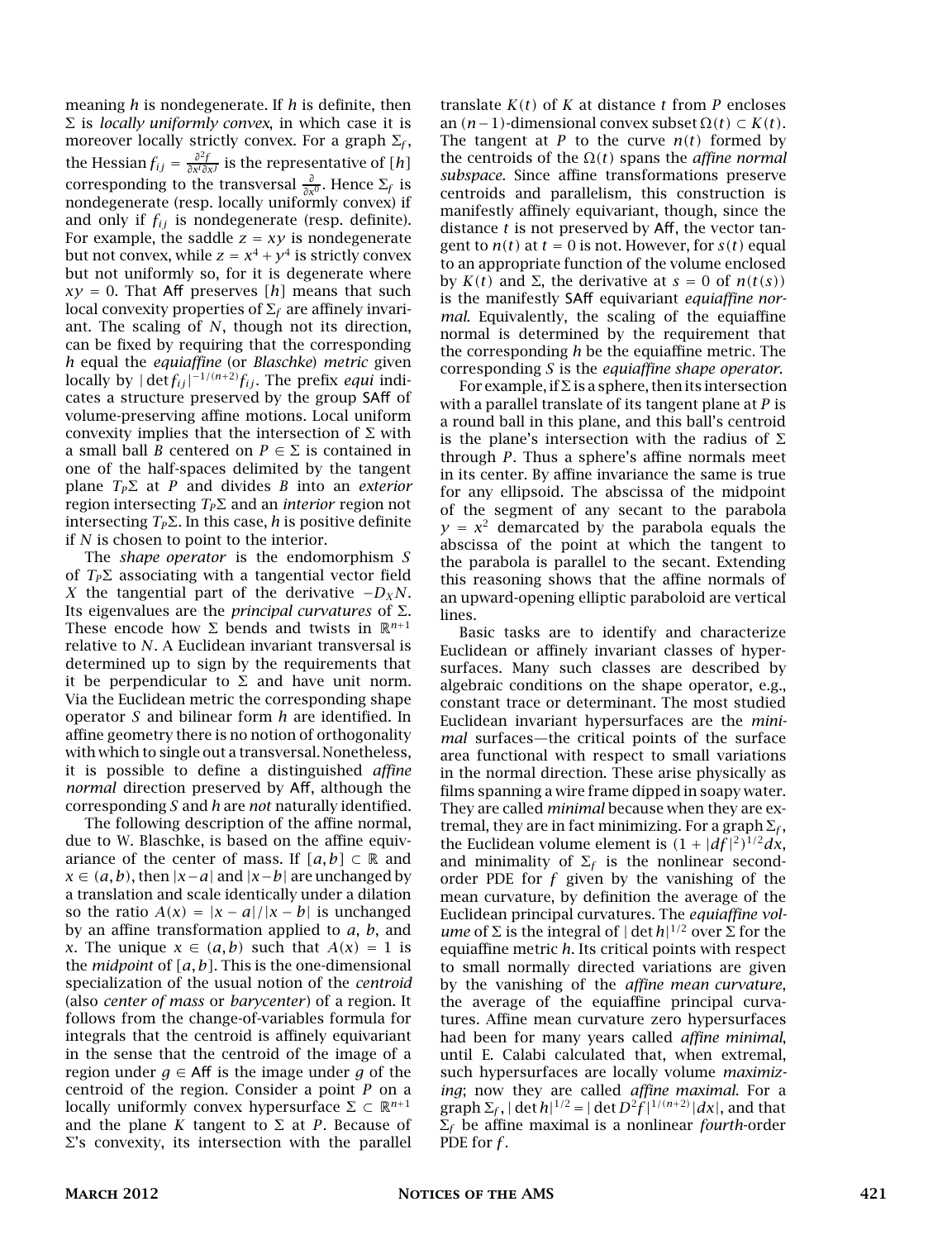Among the simplest hypersurfaces are the *umbilical* ones, those for which the principal curvatures are all equal at every point. Equivalently, the shape operator is a multiple of the identity. This means, imprecisely, that at every one of its points such a hypersurface bends in the same way in every direction. In the Euclidean case these are simply either hyperplanes or spheres. It turns out that the affine mean curvature *H* of an affinely umbilical hypersurface  $\Sigma$  must be constant. This is equivalent to the geometric condition that the affine normals of Σ either all meet in a point, its *center*, or all are parallel, in which case  $\Sigma$  is said to have *center at infinity*. This fact motivates calling an affinely umbilic hypersurface an *affine sphere*. An affine sphere is *improper* or *proper* as its center is or is not at infinity. For example, for any  $\phi \in C^{\infty}(\mathbb{R})$  the graph of  $z = xy + \phi(x)$  is an improper affine sphere with equiaffine normal *<sup>∂</sup> ∂z* .

In the convex case strong results follow from a representation of an affine sphere as a solution of an elliptic Monge-Ampère equation. The graph  $\Sigma_f$  of a locally strictly convex function *f* is a mean curvature *H* affine sphere centered at the origin or infinity if and only if the Legendre transform *u* of *f* solves

(1) det 
$$
\frac{\partial^2 u}{\partial y_i \partial y_j}
$$
 =  $\begin{cases} (Hu)^{-n-2}, & \text{if } H \neq 0, \\ 1, & \text{if } H = 0. \end{cases}$ 

Recall that  $u(y)$  is the strictly convex function on the image  $Ω ⊂ ℝ<sup>n</sup>$  of the differential *df* defined implicitly by  $u = \sum_{i=1}^{n} x^{i} \frac{\partial f}{\partial x^{i}} - f$  with respect to the coordinates  $y_i = \frac{\partial f}{\partial x^i}$  on  $\Omega$ . In the proper case the *radial graph*  $\{u^{-1}(-1, y) \in \mathbb{R}^{n+1} : y \in \Omega \subset \mathbb{R}^n\}$  is again an affine sphere, with mean curvature *H*−<sup>1</sup> . In the improper case, interchanging the roles of *u* and *f* in (1) shows that the ordinary graph of *u* is also an improper affine sphere. That affine spheres come in pairs in this way is a deep manifestation of the Legendre transform duality.

If a convex affine sphere is improper, it is also called *parabolic*, while if proper, it is called *elliptic* or *hyperbolic* as *H* is positive or negative (this means its center is contained in its interior or its exterior, respectively). Using basic results about the growth of solutions to Monge-Ampère equations like (1) due to Jörgens, Calabi, and Pogorelov, it can be proved that, under some technical hypotheses, an elliptic affine sphere is an ellipsoid and a parabolic affine sphere is an elliptic paraboloid. In the hyperbolic case there are more possibilities. For  $\rho(x) = -z_0^2 + z_1^2 + \cdots + z_n^2$ , the hyperboloid

$$
\mathbb{H}_r = \{ z \in \mathbb{R}^{n+1} : \rho(z) = -r^{2(n+2)/(n+1)}, z_0 > 0 \}
$$

is the radial graph over the unit ball of the solution  $u = -r^{-(n+2)/(n+1)}(1 - |x|^2)^{1/2}$  of (1) with  $H = -r^2$ . The  $H_r$  are asymptotic to the null cone  $\{\rho(z) = 0\}$ and fill out its interior  $\{\rho(z) < 0\}$ . From a theorem of S. Y. Cheng and S. T. Yau showing that on a bounded convex domain <sup>Ω</sup> there is for *H <* 0 a unique negative convex solution of (1) extending continuously to be 0 on the boundary of <sup>Ω</sup>, it follows that a similar geometric picture holds far more generally (see [2] and [4]). Namely, suppose the convex cone *K* is *sharp*, meaning it contains no full straight line (this rules out, e.g., a half-space). Then the interior of *K* is, in a unique way, a disjoint union  $\bigcup_{r>0} L_r$  of mean curvature −*r*<sup>2</sup> hyperbolic affine spheres *L<sup>r</sup>* asymptotic to *K* and with centers at the vertex of *K*. Alternatively, by other theorems of Cheng and Yau and of Mok and Yau there is on *K* a unique solution of the Monge-Ampère equation det *<sup>∂</sup>* 2*F*  $\frac{\partial^2 F}{\partial z_I \partial z_J} = e^{2F}$  tending to +∞ on the boundary of *K* and such that  $\frac{\partial^2 F}{\partial x \partial y}$ *∂zI∂zJ* is a complete Riemannian metric, and the affine spheres foliating *K* are the level sets of *F*. In fact, for the solution *u* of (1), *F* equals  $-(n + 1) \log |z_0 u(z_i/z_0)|$  plus a constant. For example, the radial graph of

(2) 
$$
u = -\sqrt{n+1} (y_1 y_2 \cdots y_{n-1} y_n)^{1/(n+1)}
$$

over the orthant  $\Omega = \{y \in \mathbb{R}^n : y_i > 0\}$  is a mean curvature −1 affine sphere contained in a level set of  $-$  log  $| \prod_{I=1}^{n+1} z_I |$  asymptotic to  $\{ \prod_{I=1}^{n+1} z_I = 0 \}$ . Though this theorem yields an affine sphere for every sharp convex cone, such a sphere is difficult to describe explicitly except when *K* is homogeneous, meaning its automorphism group *G* acts on it transitively. In this case orbits of *<sup>G</sup>* <sup>∩</sup>SAff are affine spheres asymptotic to *K*; e.g., (2) comes from the group of diagonal linear maps. A component of a nonzero level set of the discriminant

$$
x_2^2x_3^2+18x_1x_2x_3x_4-4x_1x_3^3-4x_2^3x_4-27x_1^2x_4^2\\
$$

of the binary cubic form  $f(u, v) = x_1 u^3 + x_2 u^2 v +$  $x_3uv^2 + x_4v^3$  is a striking example arising in this way. Although such constructions yield many examples, affine spheres with indefinite signature equiaffine metric are less well understood, in part because the theory for nonelliptic Monge-Ampère equations is inadequately developed. Also, explicit representations of the hyperbolic affine spheres asymptotic to inhomogeneous cones are not known, even for seemingly simple cases like polyhedral cones.

Affine spheres occur as models in some applied contexts. The flow evolving a hypersurface along its equiaffine normal is studied in mathematical imaging. Its self-similar (soliton) solutions are affine spheres. In another direction, the function  $-\log|\prod_{I} z_{I}|$  is the prototype for the *selfconcordant barrier functions* that play a key role in polynomial time interior point methods for solving convex programming problems; see [3].

The Cheng-Yau theorem associates an affine sphere with the cone over the universal cover of a manifold *M* carrying a *flat projective structure* (see